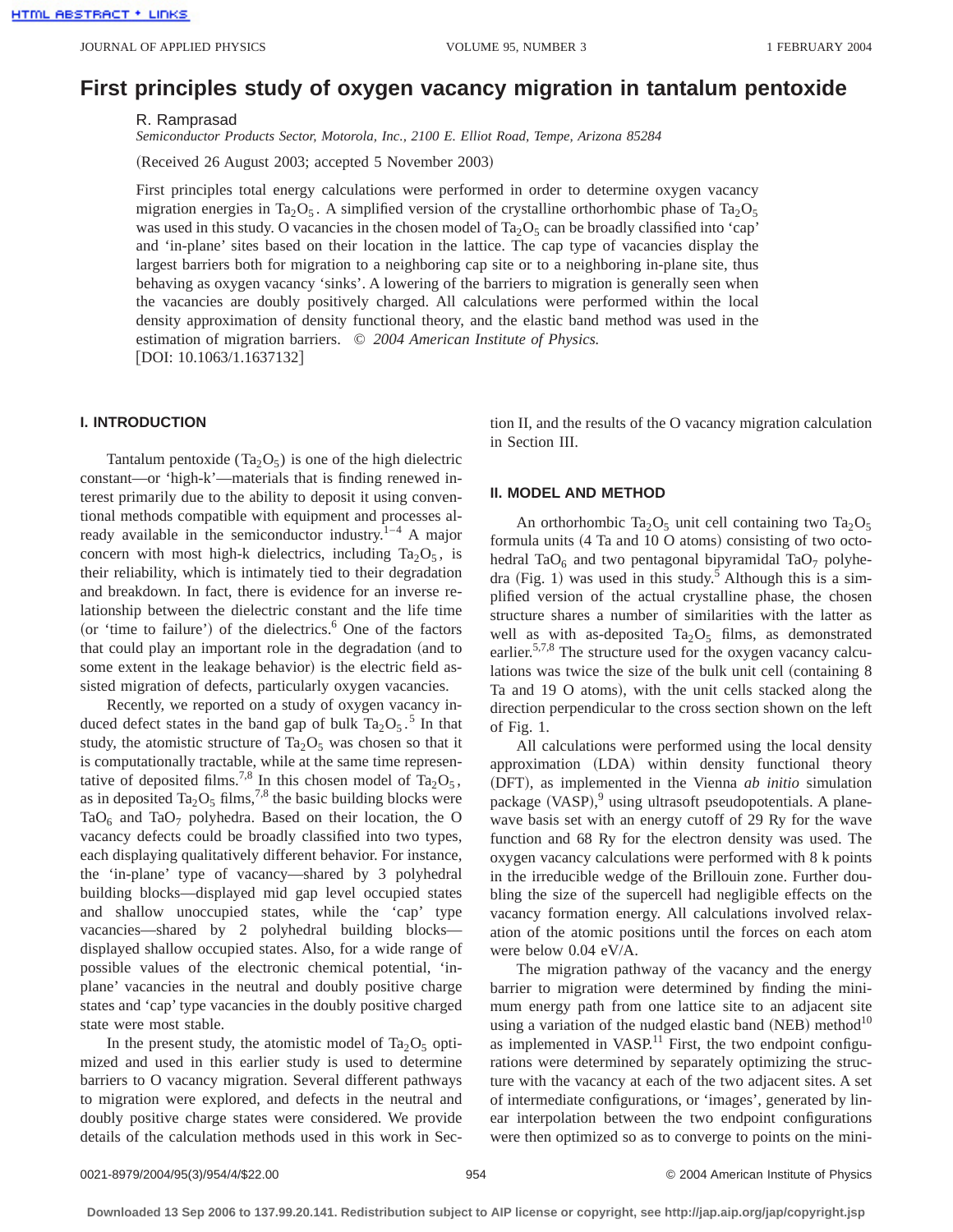

FIG. 1. Schematic of the Ta<sub>2</sub>O<sub>5</sub> structure used in the present calculation, with the rectangle highlighting the unit cell. Also shown are perspective views of the TaO<sub>7</sub> (top, right) and TaO<sub>6</sub> (bottom, right) building blocks, with the in-plane and cap site O locations explicitly identified. The 4 symmetryinequivalent atoms are labeled within the unit cell, with labels 1 and 2 denoting cap sites and labels 3 and 4 denoting in-plane sites. Oxygen vacancy calculations were performed using a structure twice the size of the bulk unit cell, with the two unit cells stacked along the *z*-axis.

mum energy path. Harmonic spring interactions were used to connect the different images of the system along the path, with spring constants chosen to ensure that the distance between the images along the path are maintained constant.<sup>11</sup> A parallel implementation of the VASP code in a Linux cluster was used, with each image assigned to a separate processor. Efficient parallelization was achieved as the total energy calculation of the images along the path are independent of each other. A typical calculation involved eight images along the migration path (excluding the two endpoint configurations). A limited number of calculations were performed using the generalized gradient approximation (GGA); migration energies, being relative energies, followed a trend identical to that of the LDA results, as has been observed earlier both in nudged elastic band calculations of impurity atom migration energies in solids, $12$  as well as activation energy calculations in molecular reactions.13 Owing to this consistency, and the facts that the GGA is not known provide a systematic correction to the LDA migration energy results, that the deficiencies of the LDA are better understood, and that we are primarily interested in general trends in this work, all subsequent calculations were performed using the LDA.

#### **III. RESULTS AND DISCUSSION**

Oxygen vacancy sites were classified broadly into two distinct varieties—the 'in-plane' and the 'cap' sites—in our earlier study.<sup>5</sup> The in-plane sites are in the pentagonal or rectangular planes of the TaO<sub>7</sub> and TaO<sub>6</sub> building blocks, respectively, and the cap sites are sites that cap the pentagonal or rectangular planes. Both types of sites are clearly indicated in Fig. 1. Our chosen unit cell consists of two distinct symmetry-inequivalent in-plane (labeled 1 and 2 in Fig. 1) and two distinct cap (labeled  $3$  and  $4$ ) sites. In keeping with our classification of oxygen vacancy sites, we consider three typical oxygen vacancy migration pathways: (i) migration

TABLE I. Total energies of neutral  $(E_{rel}^0)$  and  $+2$  charged  $(E_{rel}^{+2})$  oxygen vacancy containing super-cells for various locations of the vacancies; site labels (first column) correspond to labels in Fig. 1, and all energies are relative to the cap type vacancy with site label 1.

| Site label | Site type | $E_{rel}^{0}$ (eV) | $E_{rel}^{+2}$ (eV) |
|------------|-----------|--------------------|---------------------|
|            | cap       | 0.0                | 0.0                 |
|            | cap       | $-0.6$             | 0.0                 |
| 3          | in-plane  | $-0.5$             | 1.2                 |
|            | in-plane  | $-1.2$             | $-0.8$              |

from a cap site to a neighboring cap site, (ii) migration from an in-plane site to a neighboring in-plane site, and (iii) migration from a cap site to a neighboring in-plane site. Also, oxygen vacancies in two different charge states, *viz.*, the neutral and  $+2$  states, were considered. These choices were again motivated by our earlier study, $5$  which indicated that the neutral and  $+2$  charge states were the most stable states for a wide range of possible values of the local electrochemical potential. Table I lists the total energies of oxygen vacancy containing supercells with total charges of 0 and  $+2$ . All energies for each charge state are relative to the corresponding cap type vacancy containing systems with site label 1.

### **A. Cap site to cap site migration**

Figure 2 shows the chosen oxygen vacancy migration path that connects two symmetry-equivalent cap sites with site label 1, and the total energy along this path as calculated using the elastic band method. The circles correspond to actual results of the calculation for each of the minimum energy intermediate configurations or images, and the lines are interpolated. The neutral vacancy clearly displays a large activation barrier ( $\approx$ 5 eV), while the barrier for the +2 charged vacancy is lower by almost an eV. The reason for the barrier lowering is presumably the following: the neutral vacancy has 2 bonding electrons associated with it;<sup>5</sup> removal of these 2 electrons (thereby creating the  $+2$  charged state) results in the surrounding lattice relaxing away from the vacancy. This relaxing makes it easier for the vacancy to migrate, thereby lowering the barrier to migration. Nevertheless, regardless of the charge state, for typical diffusion prefactors of  $10^{12}$  sec<sup>-1</sup>,<sup>14</sup> the considered cap site oxygen vacancy migration can be expected to be improbable on the time scale of minutes up to a temperature of about 1500 K. Other cap site migration pathways (site  $1$  to site  $2$ , or site 2 to site 2) were not considered. The primary reason for this omission is that the total energy differences for systems with an oxygen vacancy at site 1 versus that at site 2 for both charge states is not significant  $(0.6 \text{ eV}$  for the neutral and  $0.0$ eV for the  $+2$  state, as can be deduced from Table I), and so we expect similar results for these alternative pathways. We wish to mention that the slight asymmetry of the total energy profile about the maximum in Fig. 2 is believed to be a numerical aberration caused by the even number of intermediate configurations or images used along the migration path. Choosing an odd number of images so that one of the images lies close to the transition state, or increasing the number of images will help get rid of the asymmetry.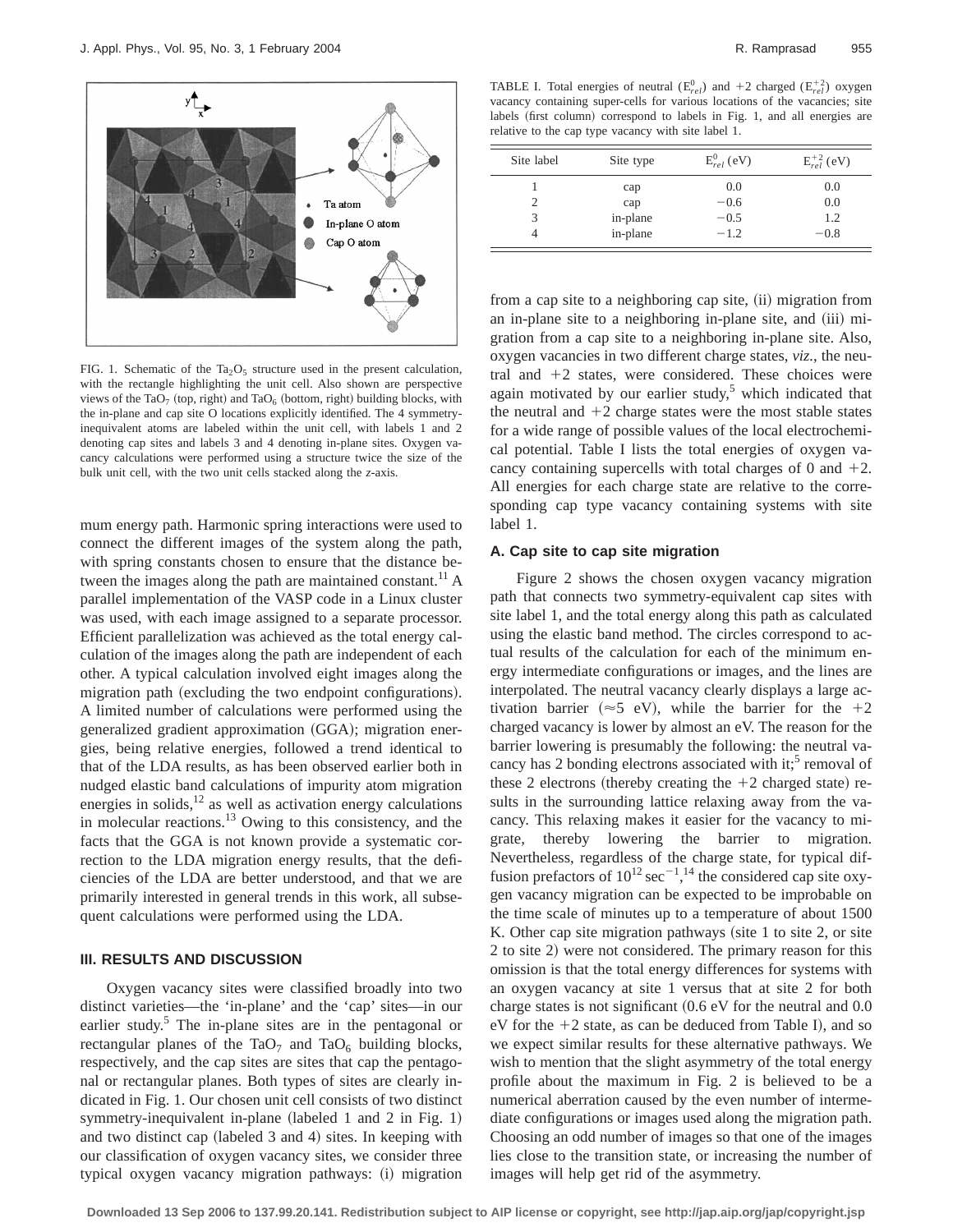

FIG. 2. Above: Migration pathway (indicated by an arrow) connecting two symmetry-equivalent cap sites (site label 1). The white circle represents vacancy location at the starting configuration. Below: Relative total energy along the migration pathway for neutral and  $+2$  charged oxygen vacancies. Symbols represent actual results of the calculation for each of the intermediate configurations or images, and the lines are interpolated. Energies are referenced to the total energy of system at the starting configuration.

#### **B. In-plane to in-plane site migration**

Systems with in-plane vacancies display larger variations in total energy depending on the location of the vacancies. For instance, from Table I, the difference between the total energies of systems with vacancies in sites 3 and 4 is 0.7 eV for the neutral state and 2.0 eV for the  $+2$  state. As a result, we consider two different pathways: a pathway connecting site  $3$  and site  $4$  (denoted as path 1 in Fig. 3) and a pathway connecting two adjacent symmetry-equivalent sites with site label  $4$  (denoted as path 2).

Consider path 1 first. Irrespective of the migration direction, Fig. 3 shows that the activation barrier for the neutral vacancy is  $\approx$  1–1.5 eV, much lower than that for cap site to cap site migration in Fig. 2. For the  $+2$  charged vacancy, one of the migration path endpoints is significantly lower in energy than the other, and this manifests as a slight reduction in the activation barrier to migration along the direction from site 3 to site 4. In order to determine if this is an actual barrier lowering, we consider path 2, which connects two equivalent sites. For the case of the neutral vacancy, we see configurations that had previously eluded us that are more



coordinate along migration path

FIG. 3. Above: Migration pathway (indicated by arrows) connecting two symmetry-inequivalent in-plane sites (denoted as path 1 connecting sites 3 and 4), and two symmetry-equivalent in-plane sites (denoted as path 2 connecting two sites with site label 3). The white circles represent vacancy location at the starting configuration for each path. Below: Relative total energy along the migration pathways for neutral and  $+2$  charged oxygen vacancies. Symbols represent actual results of the calculation for each of the intermediate configurations or images, and the lines are interpolated. Energies are referenced to the total energy of system at the starting configuration.

stable than the endpoint configurations; these more stable configurations correspond to the minima on either sides of the maximum in the curve for the neutral vacancy in Fig. 3. Such more stable intermediate configurations were not found for the  $+2$  charged vacancy systems, making it hard to compare the activation barriers for the neutral and  $+2$  charged states. Nevertheless, the general conclusion is that the barriers to migration of an oxygen vacancy from an in-plane to in-plane site is much lower than that for cap site to cap site migration.

## **C. Cap site to in-plane site migration**

Finally, we consider oxygen vacancy migration between cap and in-plane sites (Fig. 4). Specifically, we consider the pathway connecting sites 1 and 3. For the neutral case, we see barriers of about 2.5 eV, irrespective of the direction of migration, but for the  $+2$  charged case, there is a large difference in barriers depending on the direction of migration.